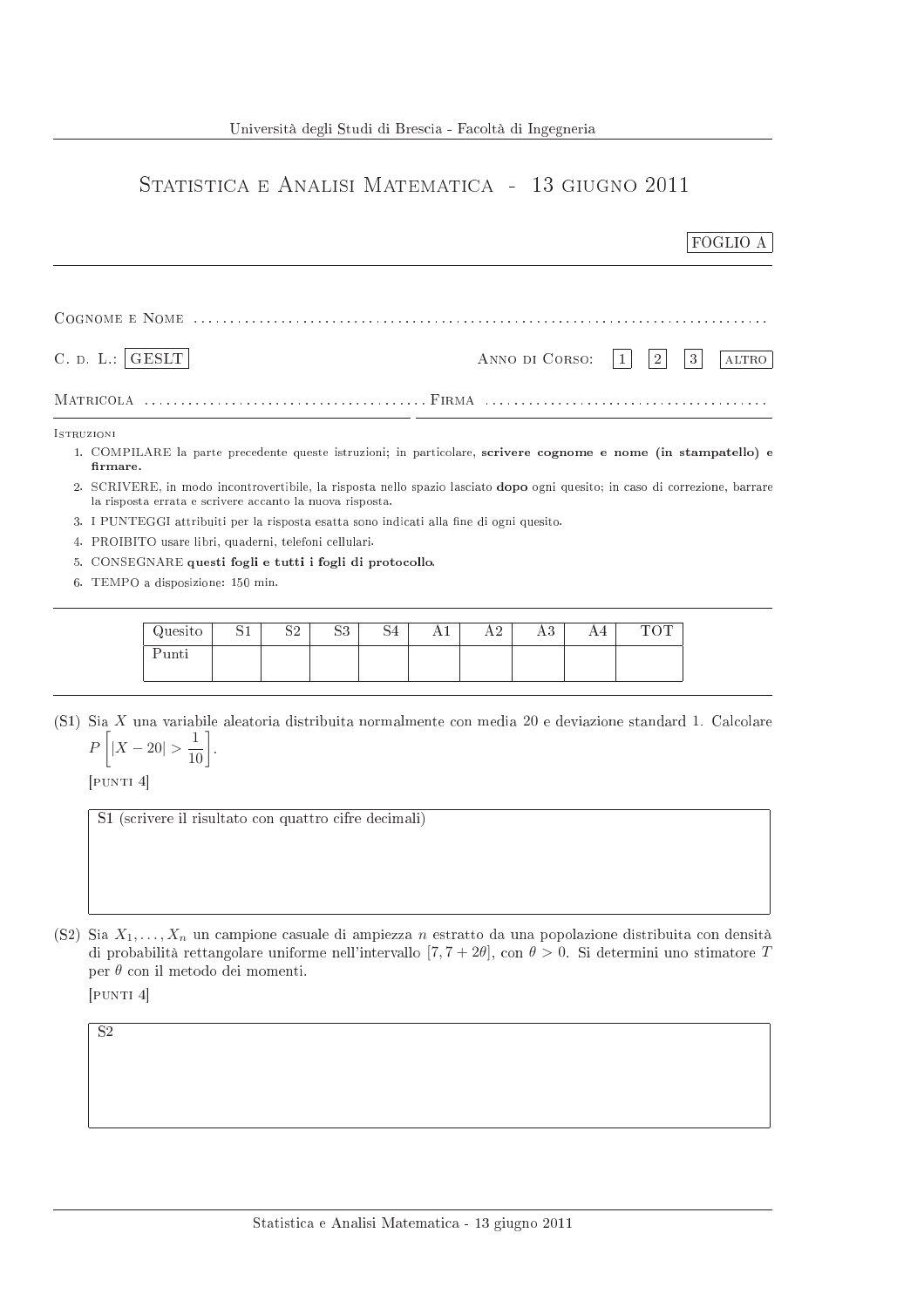(S3) Sia X la variabile aleatoria avente densità di probabilità

$$
f_X(x) = \begin{cases} \frac{k}{\sqrt{x}} & \text{se } 0 < x \le 7\\ 0 & \text{altrove.} \end{cases}
$$

Dopo aver determinato la costante  $k \in \mathbb{R}$  di normalizzazione, calcolare E[X].  $[$ PUNTI $4]$ 

(S4) In una ditta di automazione un operaio lavora sempre sul macchinario  $M_1$  o sul macchinario  $M_2$ . Egli ha probabilità  $\frac{1}{2}$  di essere mandato sul macchinario  $M_1$ . La probabilità di produrre un pezzo senza difetti<br>mediante  $M_1$  è  $\frac{2}{3}$ , mentre la probabilità di produrre un pezzo difettoso con  $M_2$  è  $\frac{1}{2}$ . Sape macchinario  $M_2$ .

[PUNTI 4]

 $\overline{S3}$ 

S4 (scrivere il risultato in frazione ridotta ai minimi termini)